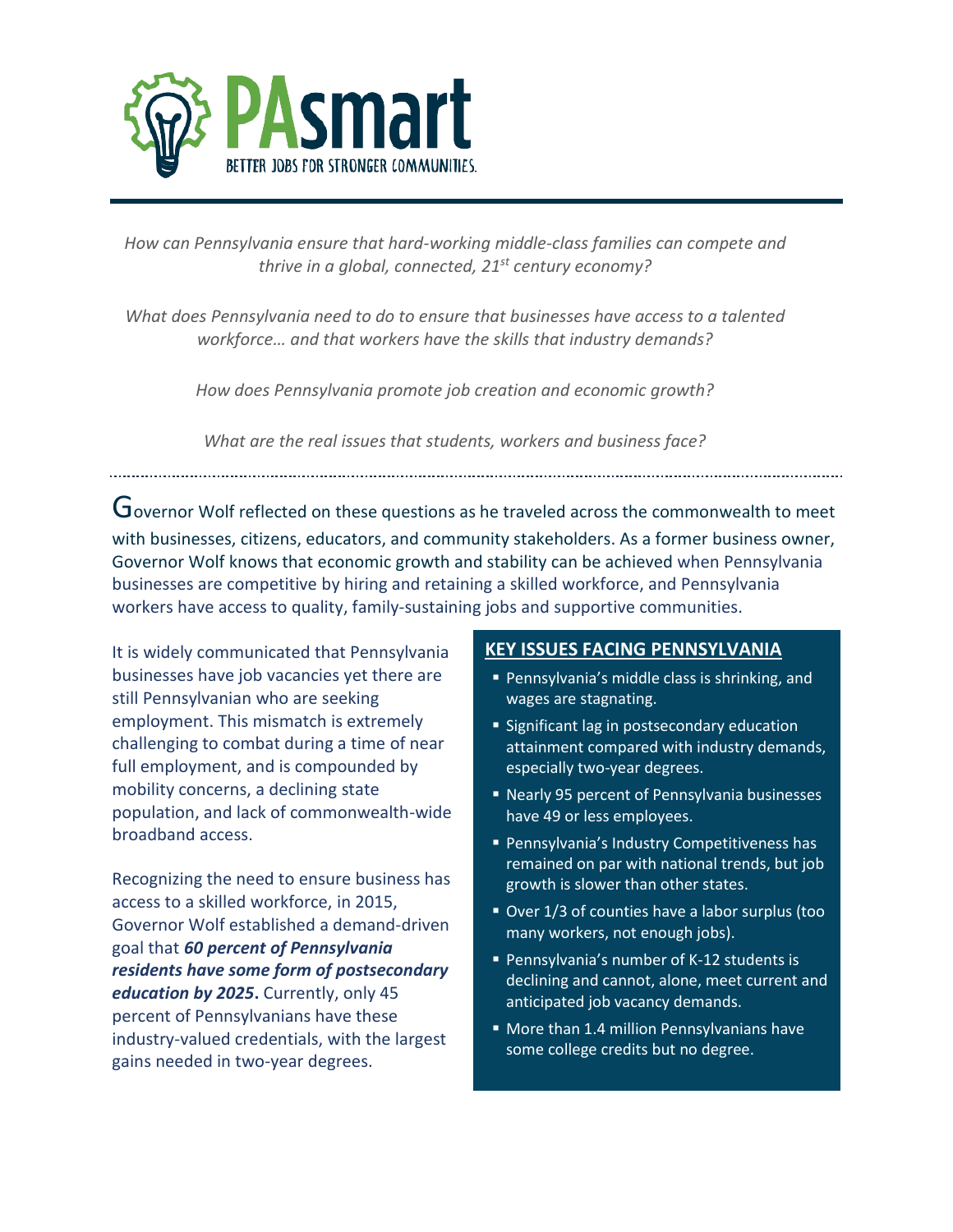The lag in postsecondary education attainment and the low rates in postsecondary completion poses competitive-based challenges and opportunities to the public and private sector. Pennsylvania is poised to overcome these challenges, and in many places across the commonwealth, education, business, and community leaders are already coming together to develop innovative strategies for connecting learning with real world experiences through initiatives like career pathways, work-based learning, educator in the workplace programs, and accelerated learning opportunities that combine academic and technical skills and put students and workers on a path towards the middle class. Pennsylvania's industry competitiveness remains on par with national trends, and specialization continues in industry sectors such as Education, Healthcare, Logistics & Transportation, and Manufacturing. Pennsylvania must be prepared to sustain its competitiveness of today and stimulate economic growth for the future.



# **GOVERNOR WOLF'S MIDDLE-CLASS TASK FORCE**

Governor Wolf recognizes the important partnership that state government must have with private sector businesses, labor, education, and workforce systems, as well as non-profits and community-based organizations. To advance that important work, in fall 2017, the Wolf Administration established the Governor's Middle-Class Task Force, a non-partisan collaborative approach chaired by leaders in critical stakeholder groups:

- Gene Barr, Pennsylvania Chamber of Business & Industry;
- Rick Bloomingdale, Pennsylvania AFL-CIO;
- Sue Mukherjee, PhD, Pennsylvania State System of Higher Education; and
- Susie Snelick, Pennsylvania Workforce Development Association.

A driving component of the Task Force's work was to capture the voice and perspective of Pennsylvania students, workers, and businesses in communities across the commonwealth. A series of regional roundtable meetings engaged nearly 75 participants selected by Task Force chairs, and represented diverse stakeholders striving to enter and remain in the middle class. Participants included representatives from small to large businesses, labor, pre-K through postsecondary education, community organizations, recipients of public assistance including jobseekers and workers recently laid off, regional chambers, workforce development providers, parents, students (both youth and adult), retirees, and local leaders.

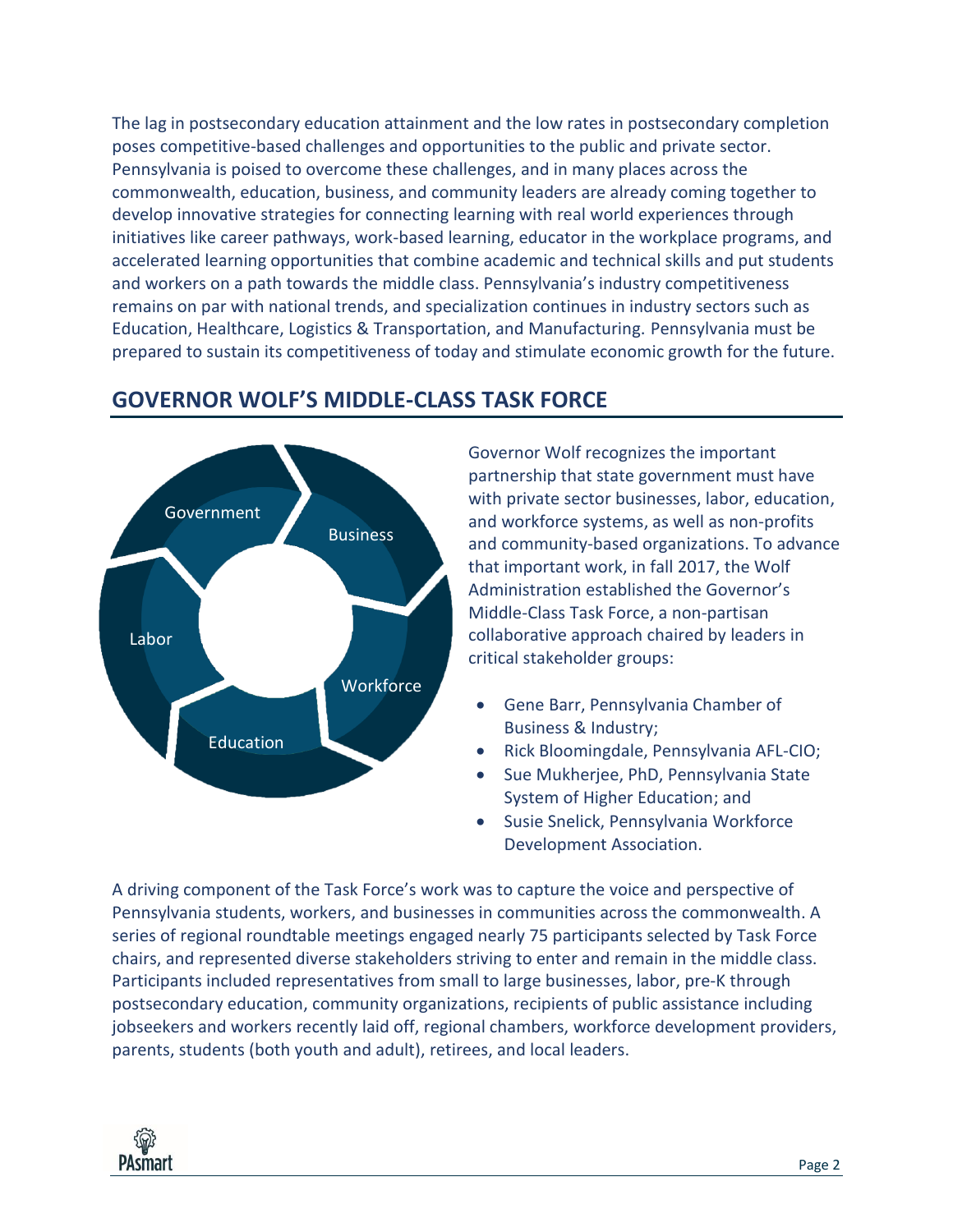Meetings were facilitated in a listening-session style with discussion raised by invited participants around issues (versus programs). Task Force Chairs asking clarifying and guiding questions aligned to three discussion points:

- *1. Describe ways in which the commonwealth can better support its citizens/families to have the skills necessary to succeed in getting and keeping Jobs that Pay.*
- *2. Tell us how Pennsylvania can support and enhance competitive business through skill development, education/training/talent management resources and services.*
- *3. In light of Governor Wolf's "Jobs that Pay" priority, what recommendations would you like to raise that are of concern and/or importance to you?*

# **THE VOICE OF PENNSYLVANIA STUDENTS, WORKERS & BUSINESSES**

The makeup and diversity of roundtable participants resulted in a series of powerful dialog reflecting the lived experiences of Pennsylvanians, which were often disconnected from positive statistics of economic recovery. Conversations were laced with words such as **"***fear," "petrified***," and** *"confused*." In December 2017, the Task Force compiled stakeholder feedback and identified six critical areas to inform future policy considerations:

- **1.** *A skilled and quality workforce can sustain and grow a competitive economy in Pennsylvania***.**
	- Degree and credential attainment matter, but do not automatically translate to career readiness.
	- Skills and competencies, including those needed in the future workforce, are as critical as credentials and must be tracked and demonstrated at system and individual levels.
	- A quality job is supported by sustainable income, strong community supports, and thriving businesses.
- *2. Business hiring practices are impacted by multiple conditions, including liability concerns, global competition, and unknown long-term workforce needs.* 
	- Hiring practices may impede skilled workers from employment.
	- Most businesses need to concretely determine how "soft skills" can be demonstrated in recruitment and hiring practices; whereas existing worker skill sets need to be assessed for upskilling purposes.
	- Career awareness by employers and labor needs to be sustained irrespective of vacancies.

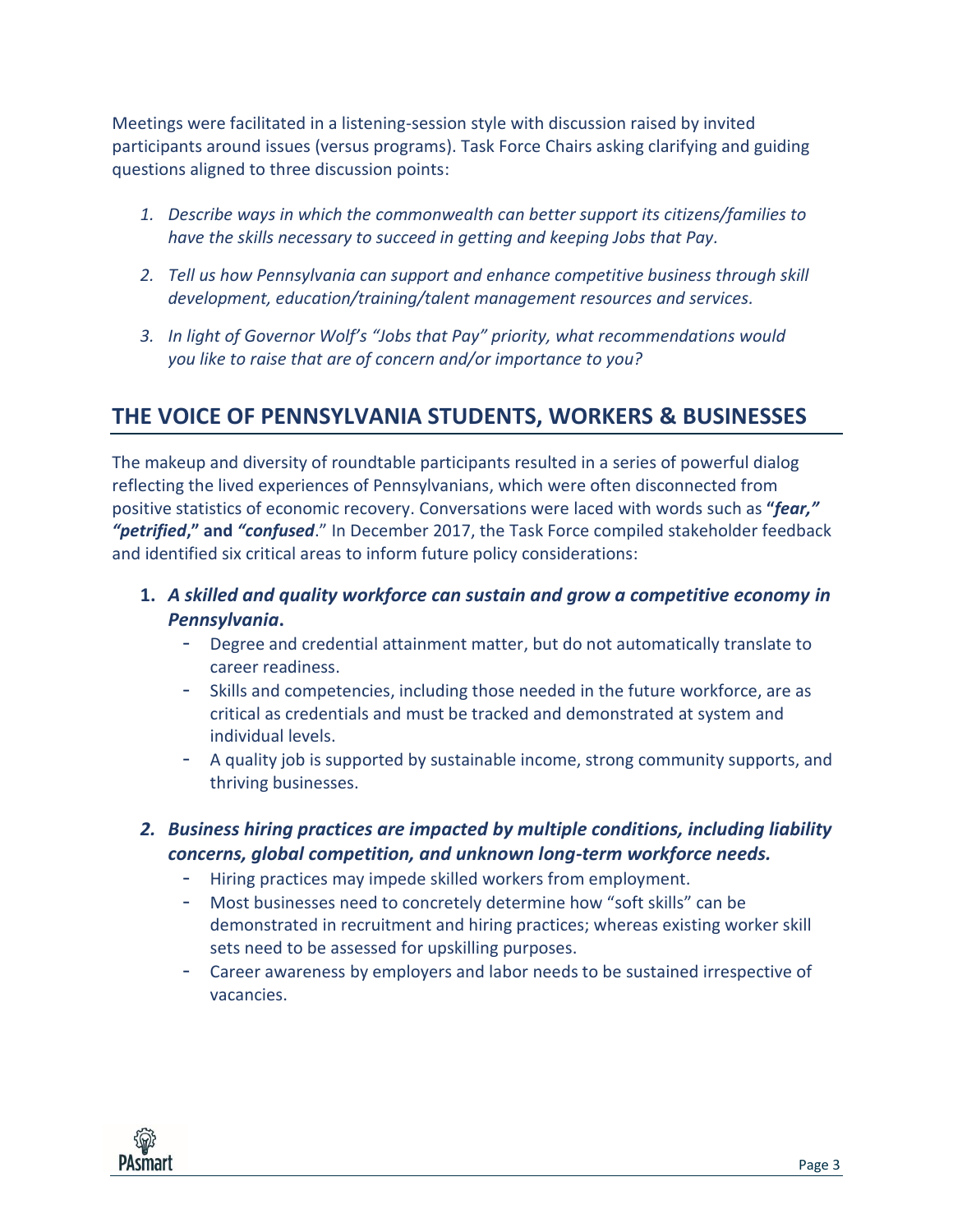# *3. Education, workforce, and economic development systems operating in silos are ineffective.*

- "Going it alone" is structurally and systemically reinforced, starting at the federal level.
- A "be all to everyone" approach does not improve services, and creates misalignment and confusion.
- Education, workforce, and economic development systems must be data and demand-driven to inform policy, strategy, and financial investments to overcome the status quo.

# **4.** *Many students and workers believe that the significant risk and ever-increasing cost to upskilling and continuing education beyond high school outweighs the economic benefits.*

- Expectations of obtaining a postsecondary degree or credential must align with industry practices around hiring and wages.
- Postsecondary institutions must intentionally target career services, support services, and financial assistance to non-traditional students in order to address Pennsylvania's job vacancies.
- For too many Pennsylvanians, the return on investment for postsecondary education is unknown when student-workers factor in long-term debt trade-offs.

# **5.** *The "traditional" service delivery model in postsecondary education is not accessible or affordable for first generation, underrepresented, and nontraditional students and workers.*

- Postsecondary and higher education needs to be "unbundled."
- Attendance costs and public financial assistance must improve access for underserved populations.
- Ability to earn income while continuing education is needed by today's workforce more than ever.
- Student outcomes, sound policy, and informed operations must drive business models focused on timely completion of a degree or credential.

# 6. *Best practices and models exist, yet aren't known, scaled, or invested in.*

- Employers are critical engagement partners for the entire education and workforce continuum.
- Unique regional characteristics exist, but employer and student-worker needs are relatively common across the state.

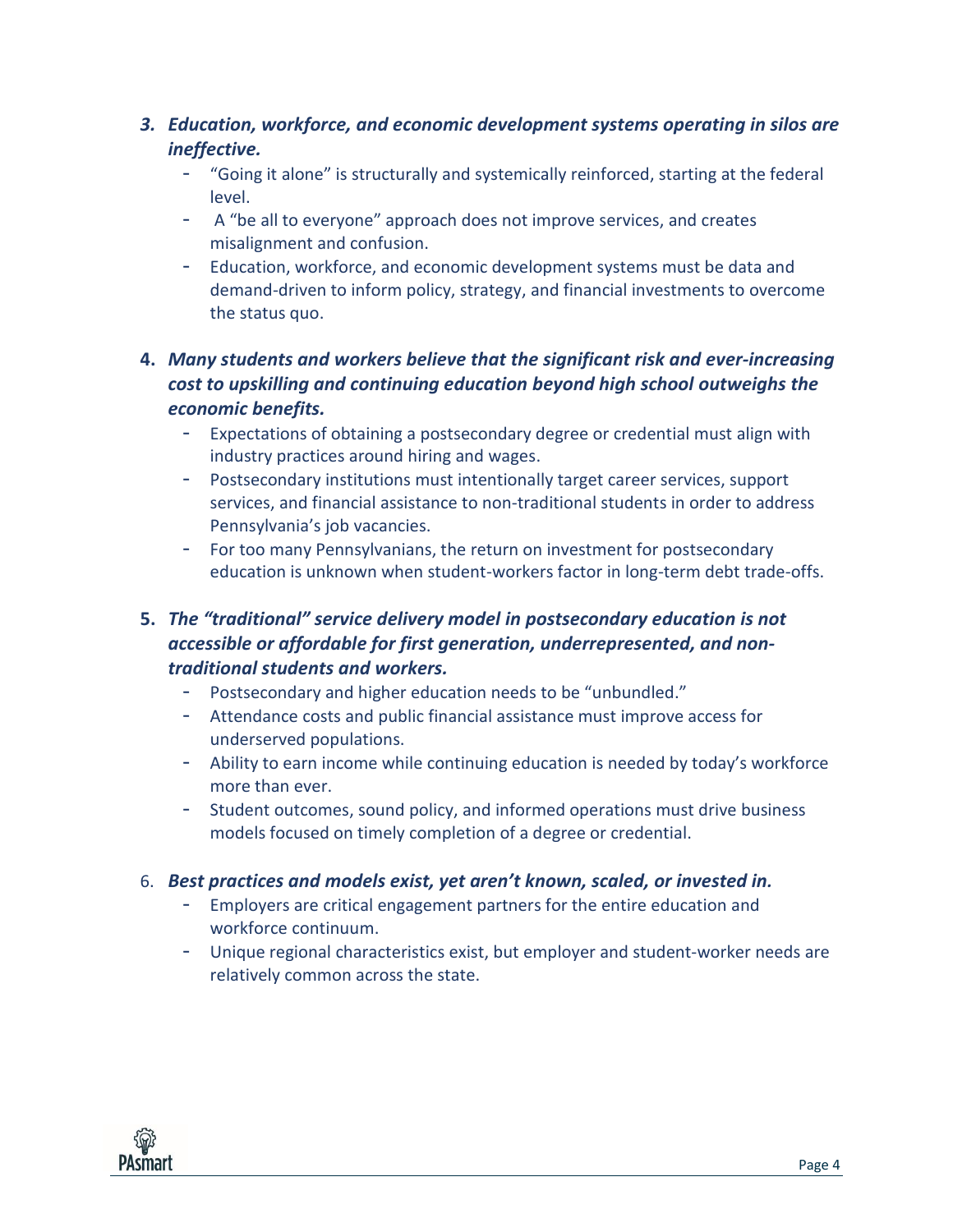# **PASMART, WORKING SMARTER**

# **A Different Approach…**

The voices of Pennsylvania students, workers and businesses heard by the Middle-Class Task Force demonstrated a clear message: **Pennsylvania's public education and workforce development systems must work together to provide relevant and affordable services and supports to all students and workers of all ages, prioritize outcomes, and align to 21st century business needs.** 

#### **Government that Works…**

Building on his commitment to promote Schools That Teach, Jobs That Pay, and Government That Works, and from recommendations from the Middle-Class Task Force, Governor Wolf announced a new workforce development initiative as part of his 2018-19 budget proposal. **PAsmart** will:

- Transform interagency collaboration;
- Improve coordination of public education and workforce development services and funding;
- Strategically invest in areas of opportunity identified by Pennsylvanians; and
- Prioritize successful outcomes for Pennsylvania's students, workers, and businesses.

*Responding to employer demand, in 2015 Governor Wolf set a goal that 60 percent of Pennsylvania's workforce have some form of postsecondary education by 2025. Currently, only 45 percent of the state's workforce meets this benchmark.*

*PAsmart provides signature state investments needed to ensure businesses have access to the skilled and able workers they need*

#### Governor Wolf is committed to having

state government operate in a transparent and accountable manner, while more efficiently and effectively providing in-demand services to Pennsylvanians. Roundtable participants in the Middle-Class Task Force reiterated the importance of cutting bureaucracy, breaking down silos, moving away from the status quo, investing in outcomes, and changing the way government works for the better. To that end, a critical component of implementing the PAsmart initiative will be revitalizing the role of the State Workforce Development Board as the governor's key policy advisor on workforce development across multiple agencies.

# **Investing in What Matters…**

Within PAsmart, Governor Wolf proposes a strategic state investment that leverages federal, private, matching and formula funds. In February 2018, the Wolf Administration also launched a new [online resource](https://www.pa.gov/smart) to help Pennsylvania students and workers more easily navigate available services and supports to connect their interests in Pennsylvania career opportunities,

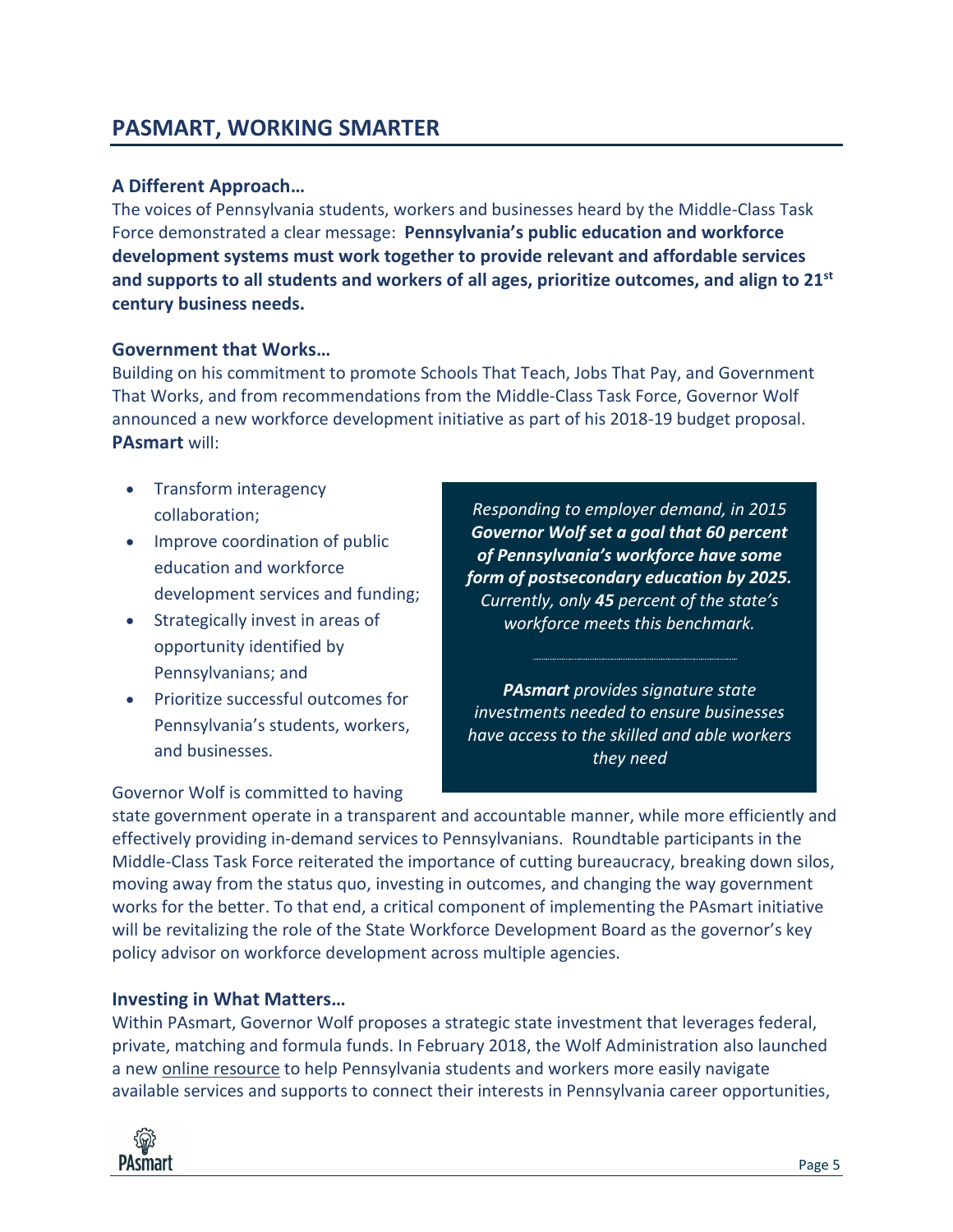obtaining and keeping a job, as well as identifying aids in education, training and work experiences.

Pennsylvanians have never shied away from hard work, pursuing education opportunity, and seeking out training. Through PAsmart, Pennsylvania will have the most prepared, talented, and skilled workforce in the country.

# **PASMART FRAMEWORK OF PRIORITIES**



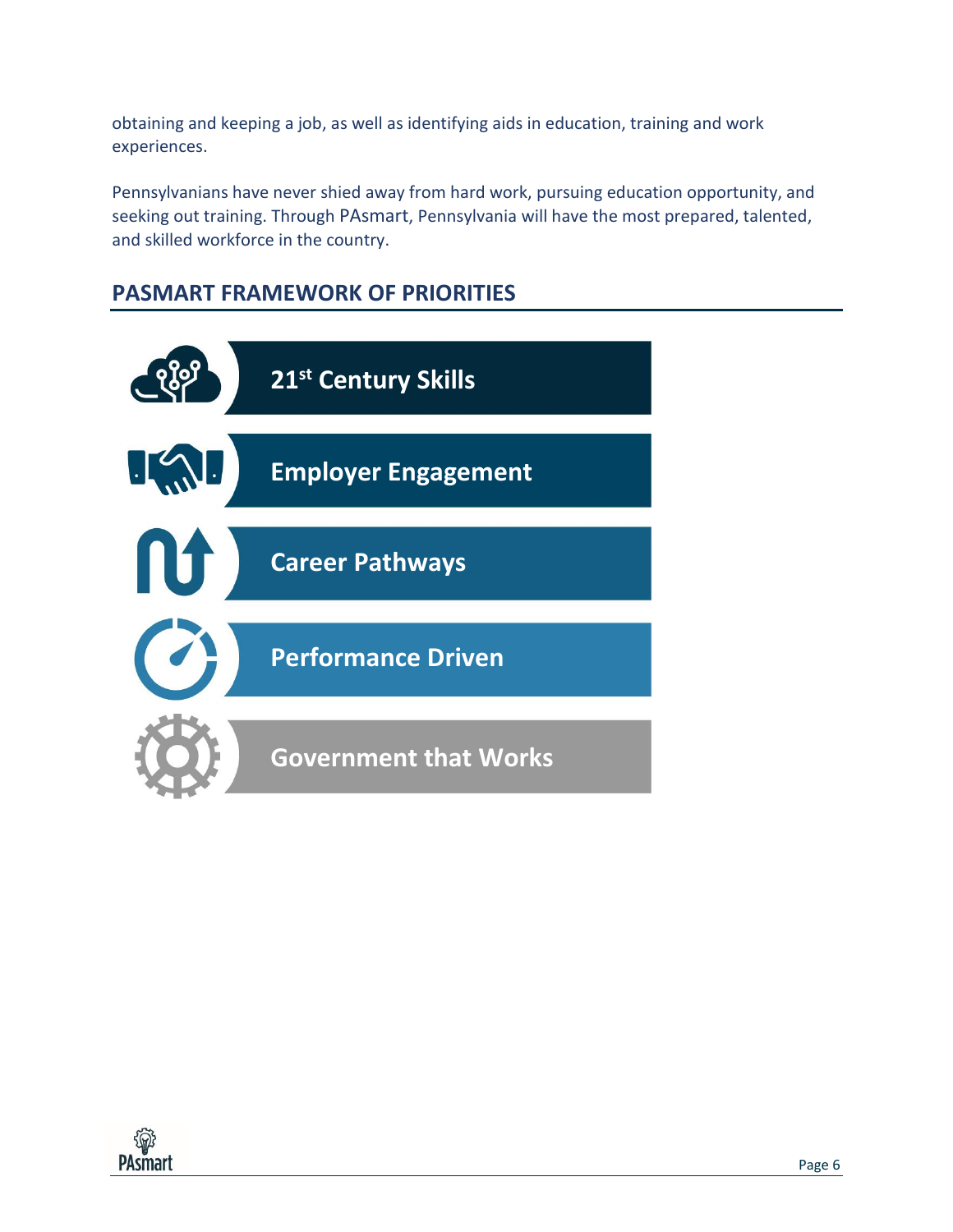

# **\$25 Million Investment in STEM and Computer Science Education at All Levels**

- o *Goal:* 
	- Pennsylvania's public education and workforce systems provide students and workers with science, technology, engineering, and mathematics (STEM) and computer science education, training, career awareness and pathways, from K-12 to postsecondary education and beyond.

### o *Proposed Approach:*

- \$15 million to develop and expand computer science and STEM education in K-12 and postsecondary education institutions.
- Boost participation in computer science and STEM education for women, girls, students of color, and other underserved populations.
- \$5 million to increase access and utilization of educator preparation, training, and professional development in computer science and STEM fields.
- \$5 million to offer job training and "boot camp" opportunities centered on STEM and computer science for adults, workers, and non-traditional populations such as dislocated workers, underemployed, and jobseekers.

#### o *Implementation:*

- PAsmart promotes a different way of doing business. Priority considerations will:
	- Serve historically under-represented students in high-need areas, as well as focusing on developing pipelines of career readiness for computer science/STEM initiatives that support learners in K-12, postsecondary education and the workforce.
	- Data and demand-driven strategies with a performance/outcome-oriented approach will be considered as well as ability to impact local and state education and workforce development systems through partnerships and consortium-type funding, with additional funds set aside for smaller-scale efforts.

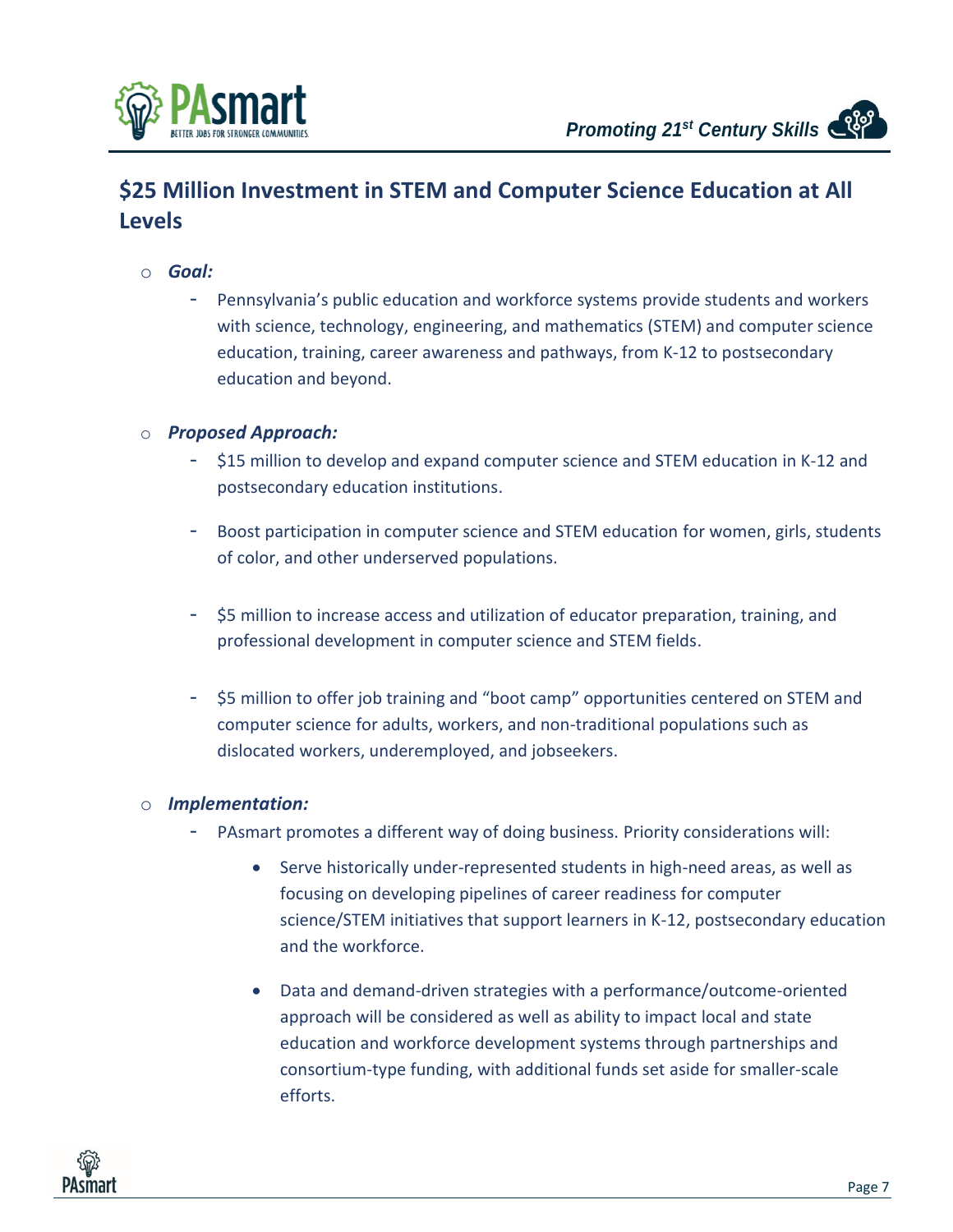



- Engagement of computer science/STEM employers for a demand-driven approach is critical. Funds can be used for demonstration purposes intended for scaling across the Commonwealth.
- Examples on the type of allowable expenses may include: staff, equipment, assessments, curriculum development, certification, professional development, work experiences, tuition/programs of study, scholarships/stipends, boot camps, etc. Matching funds may be required.

### o *Expected Impact:*

- Anticipated impact includes up to 75 local education agencies and their student populations, at least 400 educators/staff and approximately 400 adult students/workers. Provide pathways for employers to hire skilled workers demonstrating education and competency in Computer Science and STEM.

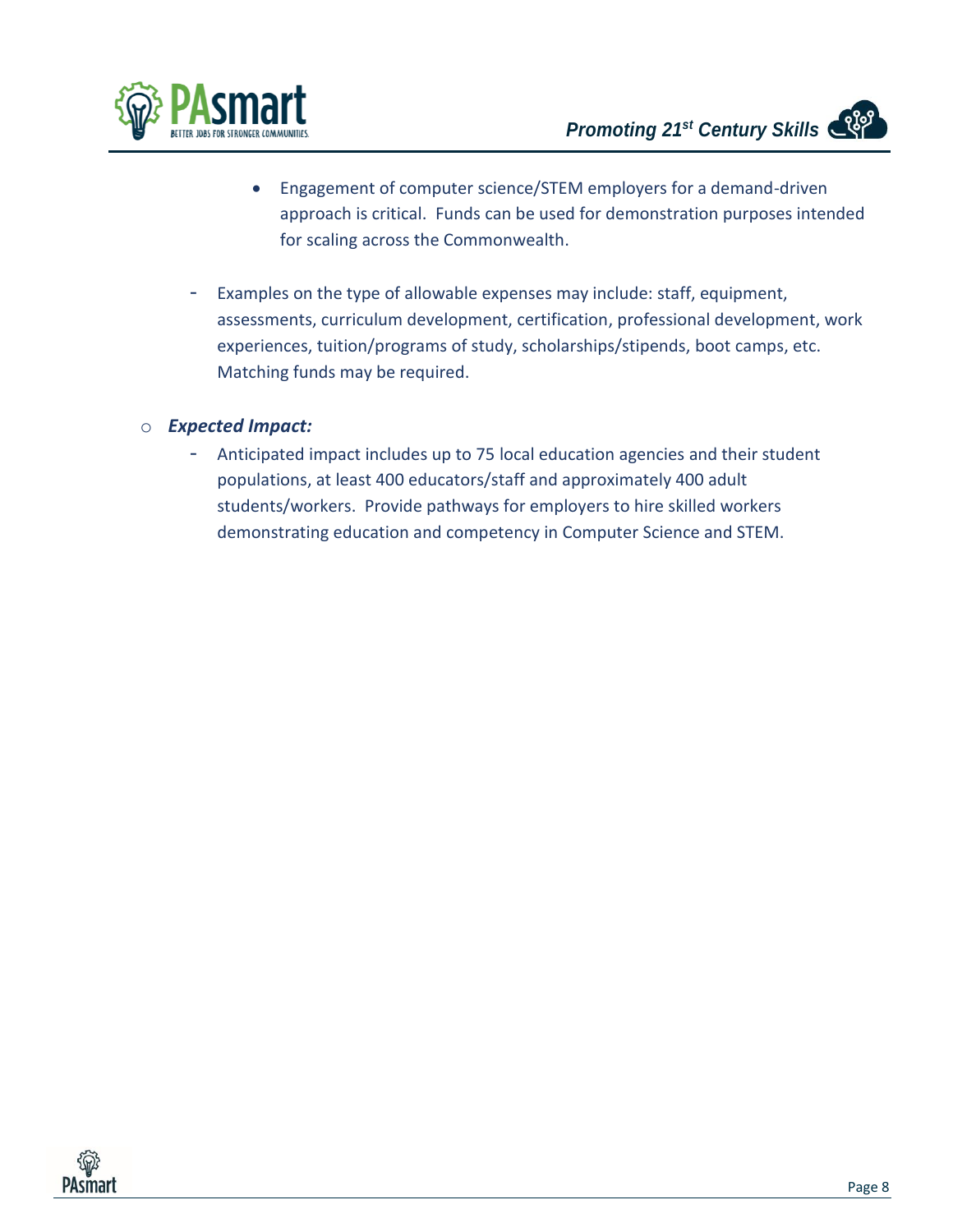

# **\$7 Million Investment in Apprenticeships**

- o *Goal:* 
	- Increase postsecondary attainment levels for Pennsylvania residents by doubling the number of registered apprentices to 30,000 by 2025.

### o *Approach:*

- Promote expansion of registered apprenticeships in traditional and non-traditional occupations and populations. Expansion includes non-traditional models of registered apprenticeships such as group-models that support small business participation in registered apprenticeship programs for their workforce.
- Establish a state registered youth apprenticeship initiative that pilots up to 10 preapprenticeship and registered apprenticeship youth models, focusing on traditional and non-traditional occupations, in public secondary education institutions.
- Create a network of Registered Apprenticeship Intermediaries to leverage and expand the registered apprenticeship and pre-apprenticeship programs across the Commonwealth.
- Increase the number of higher education/postsecondary education registered apprenticeship models that serve working adults as well as dislocated workers (student-apprentice model).
- Supplement and expand on existing federal funds and DCED Manufacturing Apprenticeship programs.

# o *Implementation:*

- PAsmart promotes a different way of doing business. Priority considerations include:
	- Pilots that incorporate standards and key elements of registered apprenticeship programs that integrate academic learning with real-world application (ex. industry-developed skills, mentorship, paid on the job work experience, career exposures etc.), as well as incorporating Pennsylvania's pre-apprenticeship standards into funded programs.
	- Youth models prioritize strong linkages to employment upon successful program completion; postsecondary education models prioritize a student-

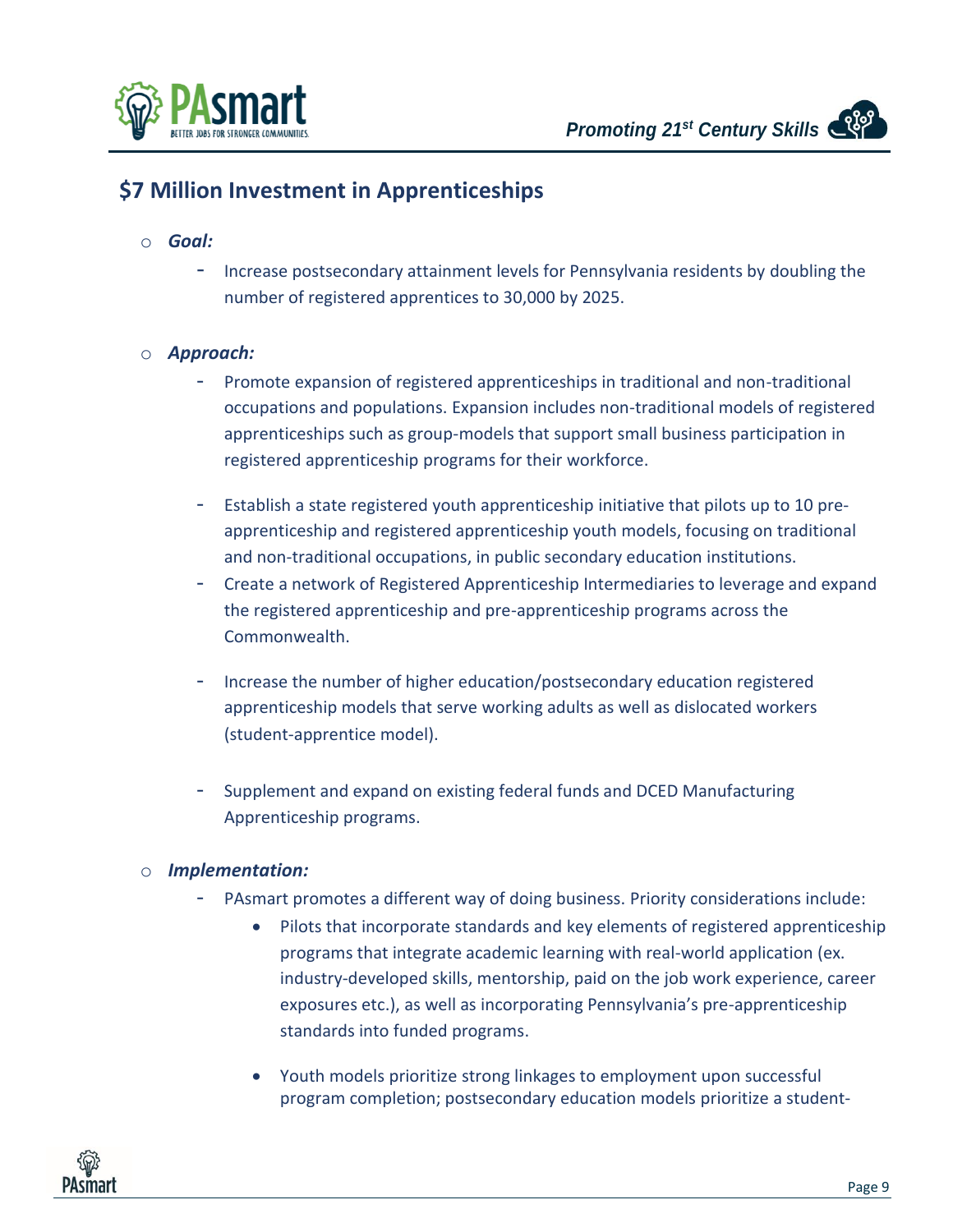

apprentice model that excludes "not for credit courses" as well as courses that do not lead to educational certificates or degrees.

- Data and demand-driven strategies with a performance/outcome-oriented approach will be considered as well as ability to impact local and state education and workforce development systems through partnerships and consortium-type funding, with additional funds set aside for smaller-scale efforts. Funds can be used for demonstration purposes intended for scaling across the Commonwealth.
- Examples of the type of allowable expenses may include: expenses related to develop and administer pre-apprenticeship and registered apprenticeship programs, supportive services, intermediary/networks, adult basic education, capacity needed for preapprentice to transition into a registered apprenticeship during/after graduation, etc.

#### o *Expected Impact:*

- Increase non-traditional populations and occupations within registered apprenticeships. Address the talent management needs of Pennsylvania businesses, especially small businesses. Develop a skilled pipeline of workers exposed to and participating in registered apprenticeship opportunities.

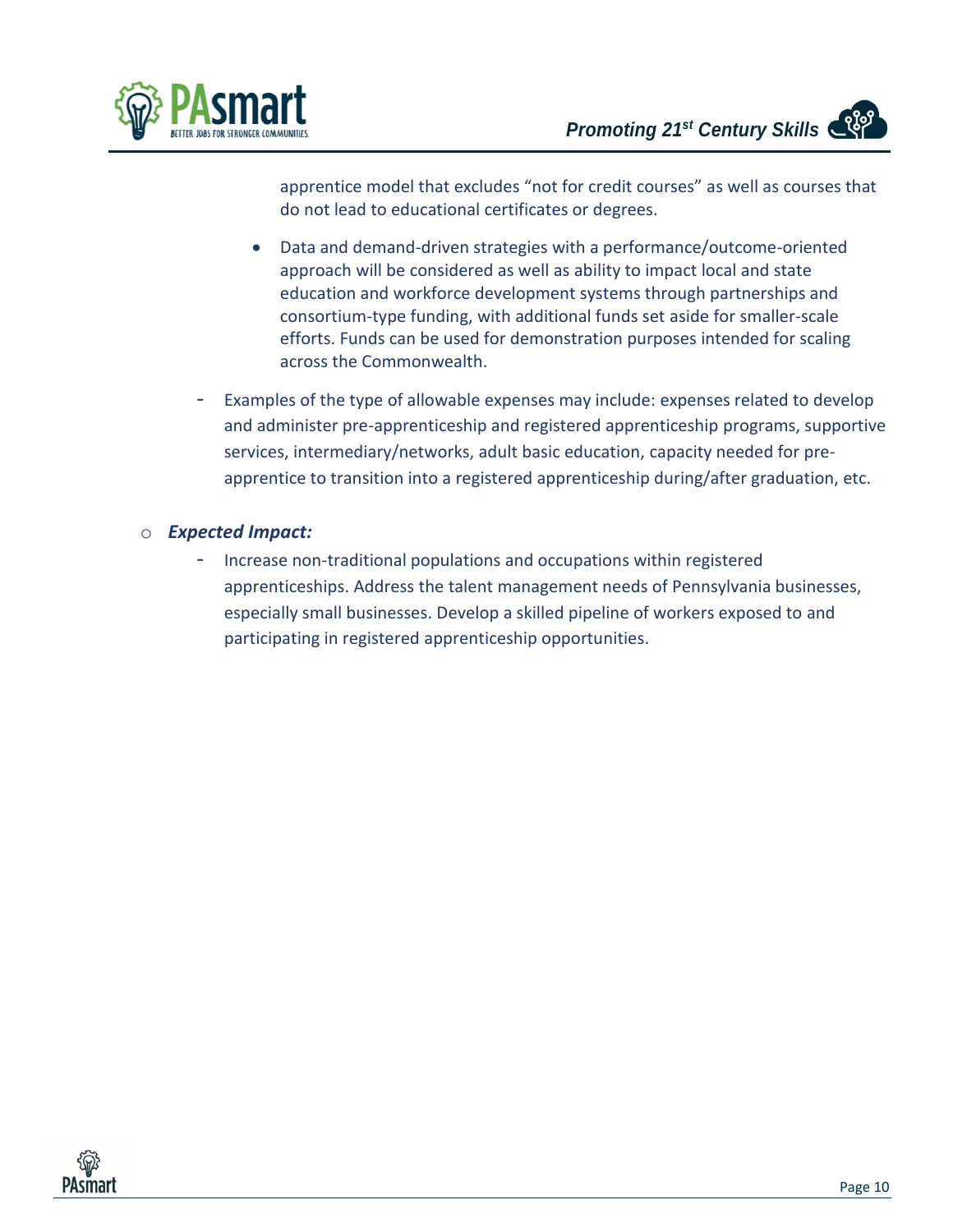

# **Leverage Federal Funds to Increase Educator in the Workplace Experiences**

- o *Goal:*
	- Pennsylvania educators, counselors (academic, employment, career etc.), and related staff receive practical exposures to in-demand careers and the 21st century workplace to inform career awareness and guidance practices to students and workers as they navigate career opportunities, recruitment and hiring as well as industry expectations and practices.
- o *Approach:* 
	- Use existing federal funds to offer workplace experiences and exposure opportunities to build educator/faculty/staff knowledge and competencies.
	- Partner education systems with state/regional chambers, industry associations and individual businesses to identify and promote workplace experience and exposure opportunities.

#### o *Implementation:*

- PAsmart promotes a different way of doing business. Priority considerations include building a sustainable network of workplace and career exposure opportunities for educators, counselors and related staff, identifying and overcoming barriers and resource gaps to educator in the workplace activities as well as demonstration of partnerships with Pennsylvania industry and businesses. Data and demand-driven strategies with a performance/outcome-oriented approach will be considered as well as ability to impact economic development, education and workforce development systems through partnerships and consortium-type funding, with additional funds set aside for smaller-scale efforts.
- Examples of the type of allowable expenses may include: expenses related to develop and administer a network of workplace and career exposure opportunities, costs related to educator/counselor/staff participation in the experiences, as well as costs associated with business participation to provide career awareness and exposure opportunities.

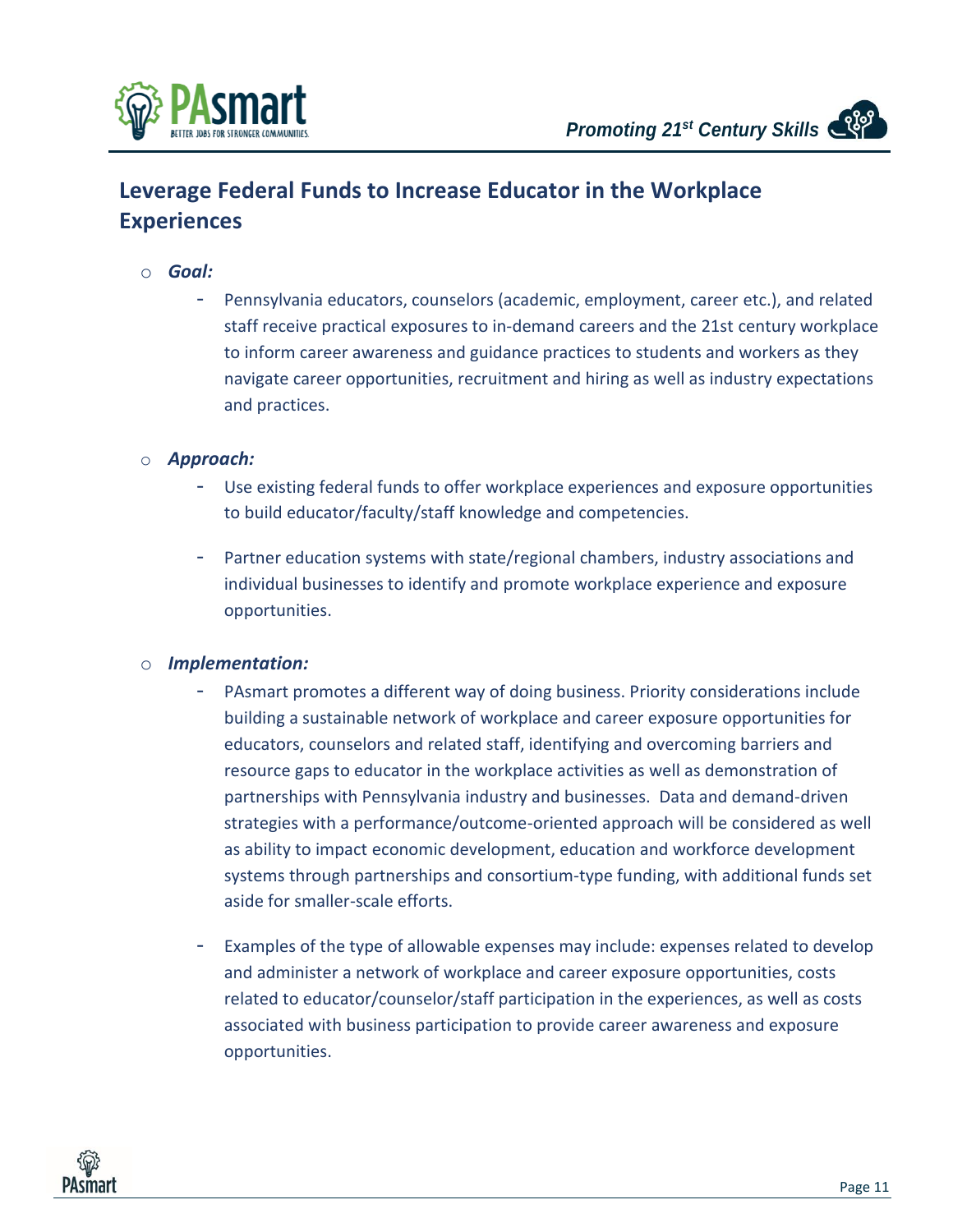

### o *Expected Impact:*

- Increase the number of Pennsylvania teachers, educators, and other staff – including school counselors – who have participated in meaningful career awareness programs in Pennsylvania workplaces. Build a sustainable network of industry and education partnerships to foster workplace experience and career awareness for students as well as educators and other individuals that shape a student's career path.

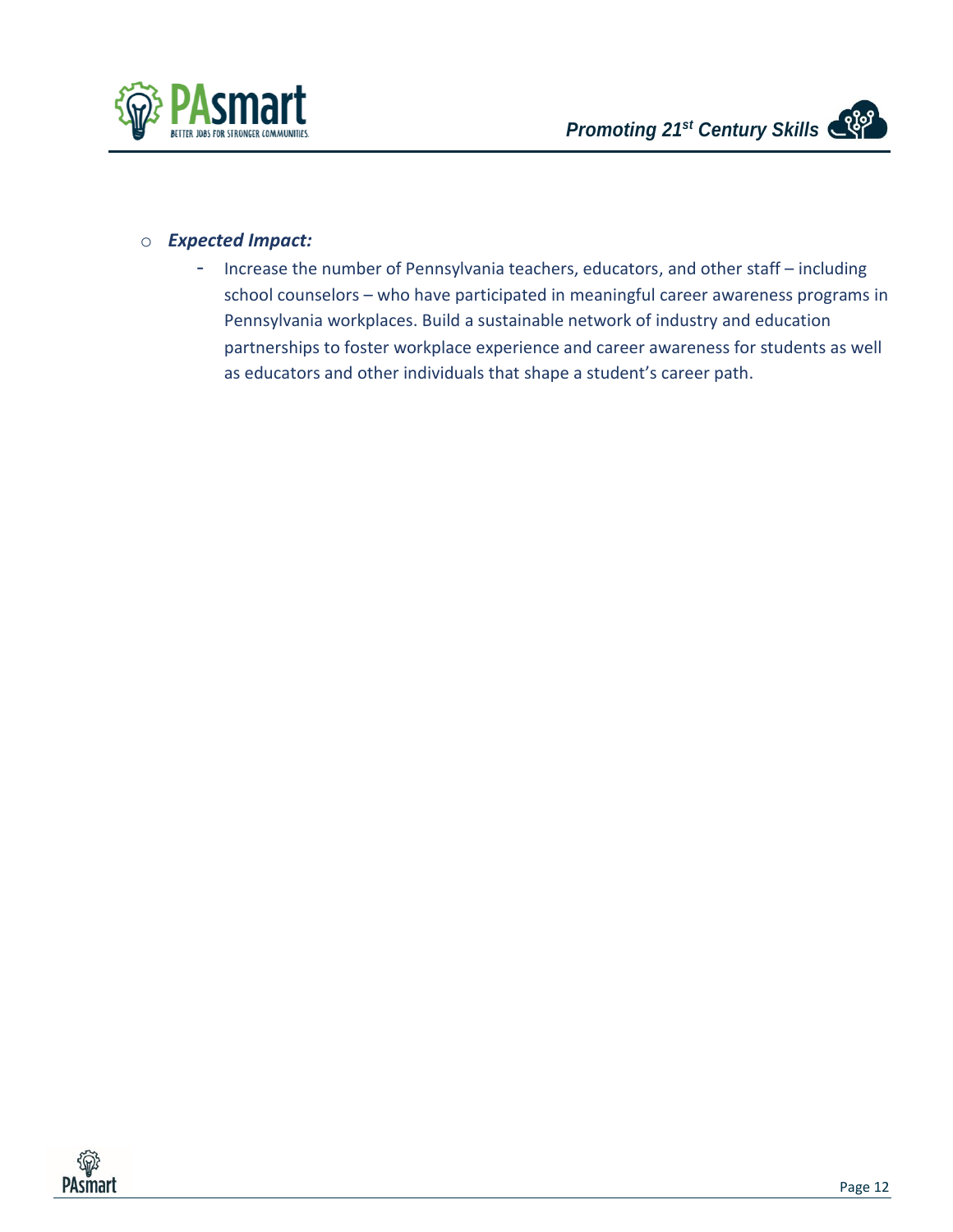

# **\$5 Million to Promote Employer Engagement in Postsecondary Education**

- o *Goal:*
	- Pennsylvania's postsecondary education institutions, including higher education, are demand-(industry) driven and graduate students that demonstrate 21st century skills and competencies through accessible service delivery models for traditional and nontraditional students.

#### o *Approach:*

- Improve college completion rates for 2-year and 4-year postsecondary institutions.
- Broker regional or consortium-based partnerships between employers and postsecondary education institutions.
- Promote demand-driven and career readiness and work experience concepts into credit-based postsecondary education.
- Enhance career development and awareness for students, faculty, and staff.
- Leverage regional economies of scale for postsecondary education institutions to update curriculum, provide career services, articulation/credit transfer and alternative service delivery models, and student employability that meet the talent management needs of businesses.
- Enhance education and training delivery models to fit the needs of a student-worker.
- Develop credit-based service delivery models that meet the needs of non-traditional student populations.

#### o *Implementation:*

PAsmart promotes a different way of doing business. Priority considerations include building a sustainable network of business education partnership at the postsecondary level. Data and demand-driven strategies with a performance/outcome-oriented approach will be considered as well as ability to impact economic development, education and workforce development systems through partnerships and consortiumtype funding, with additional funds set aside for smaller-scale efforts.

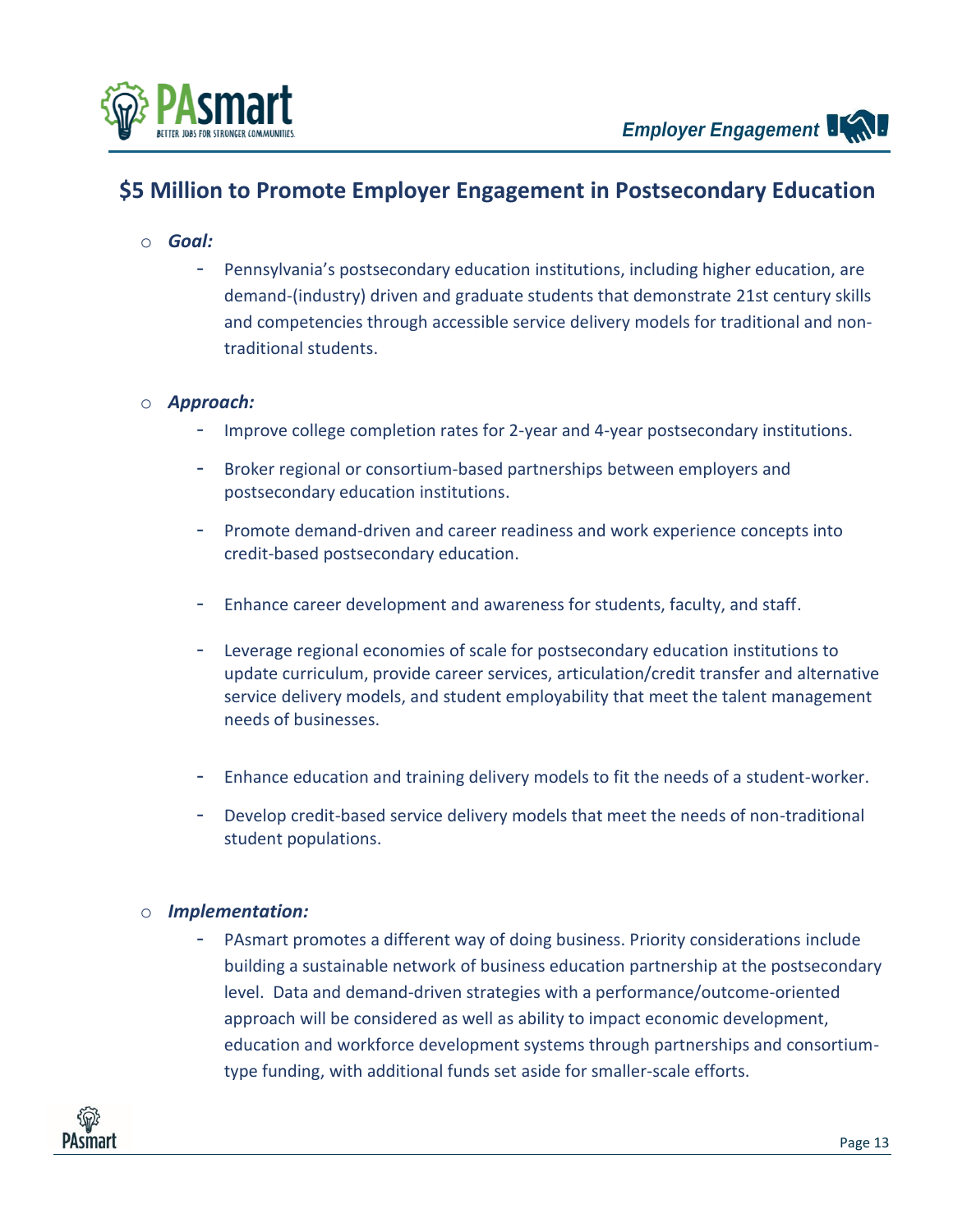

- Examples of the type of allowable expenses may include: expenses related to develop and administer a network of workplace and career exposure opportunities, costs related to educator/counselor/staff participation in the experiences, as well as costs associated with business participation to provide career awareness and exposure opportunities.

### o *Expected Impact:*

- Establish/strengthen at least 10 business education partnerships/consortiums in Pennsylvania. Improve timely graduation and job placement for postsecondary students prior to/upon graduation. Postsecondary education in Pennsylvania can clearly translate its return on investment to employers specific to career readiness, skills and competencies and employability of its students.

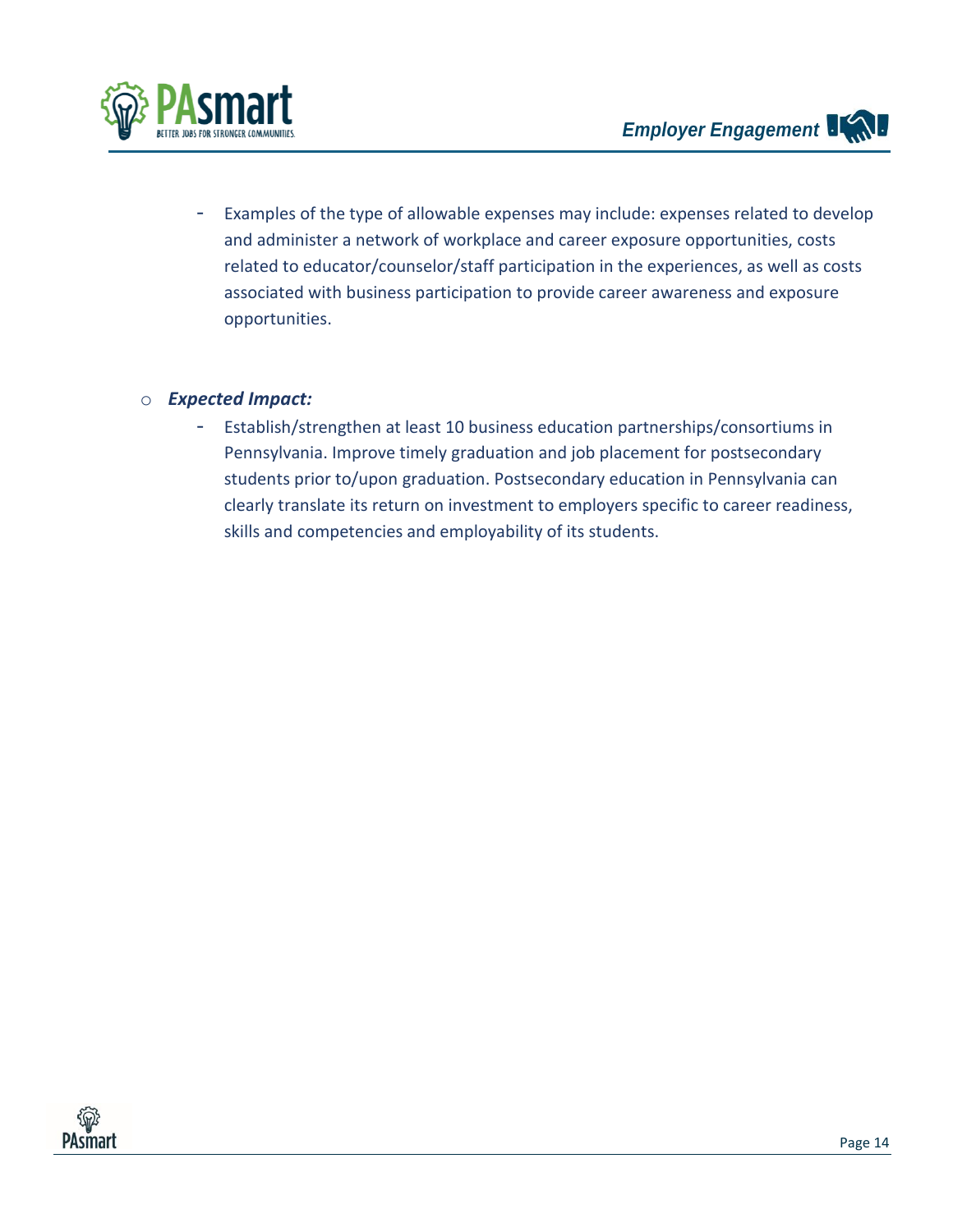

# **\$3 Million to Support Industry Partnerships**

#### o *Goal:*

Pennsylvania businesses leverage state funds to upskill their existing workforce, fill job vacancies, promote industry career opportunities, and increase their competitiveness for economic growth.

#### o *Approach:*

- Regional, consortium-based approach to identify and address workforce development and related needs of industry sectors.
- Demand (employer)-driven strategy that aligns and leverages industry, education, training, economic development, human services, and related investments with private sector and matching funds.

#### o *Implementation:*

- PAsmart promotes a different way of doing business. Priority considerations will include characteristics of effective industry partnerships that are in phases of operation ranging from planning through implementation. Partnership with the local workforce development board, which will serve as fiscal agent, is required. Data and demanddriven strategies with a performance/outcome-oriented approach will be considered.
- Examples of the type of allowable expenses are guided by Pennsylvania statute including: facilitation of partnerships, identification of training needs, assisting education and training institutions to align curricula and programs to industry demand, collaboration activities across education, training, workforce development and human services, industry assessments of organizational and human resource challenges, career ladder development, and addressing issues that would improve competitiveness.

#### o *Expected Impact:*

Increase the number of funded Industry Partnerships to at least 30. Demonstrate state government funds are being used to invest in the talent management needs of business, especially small business.

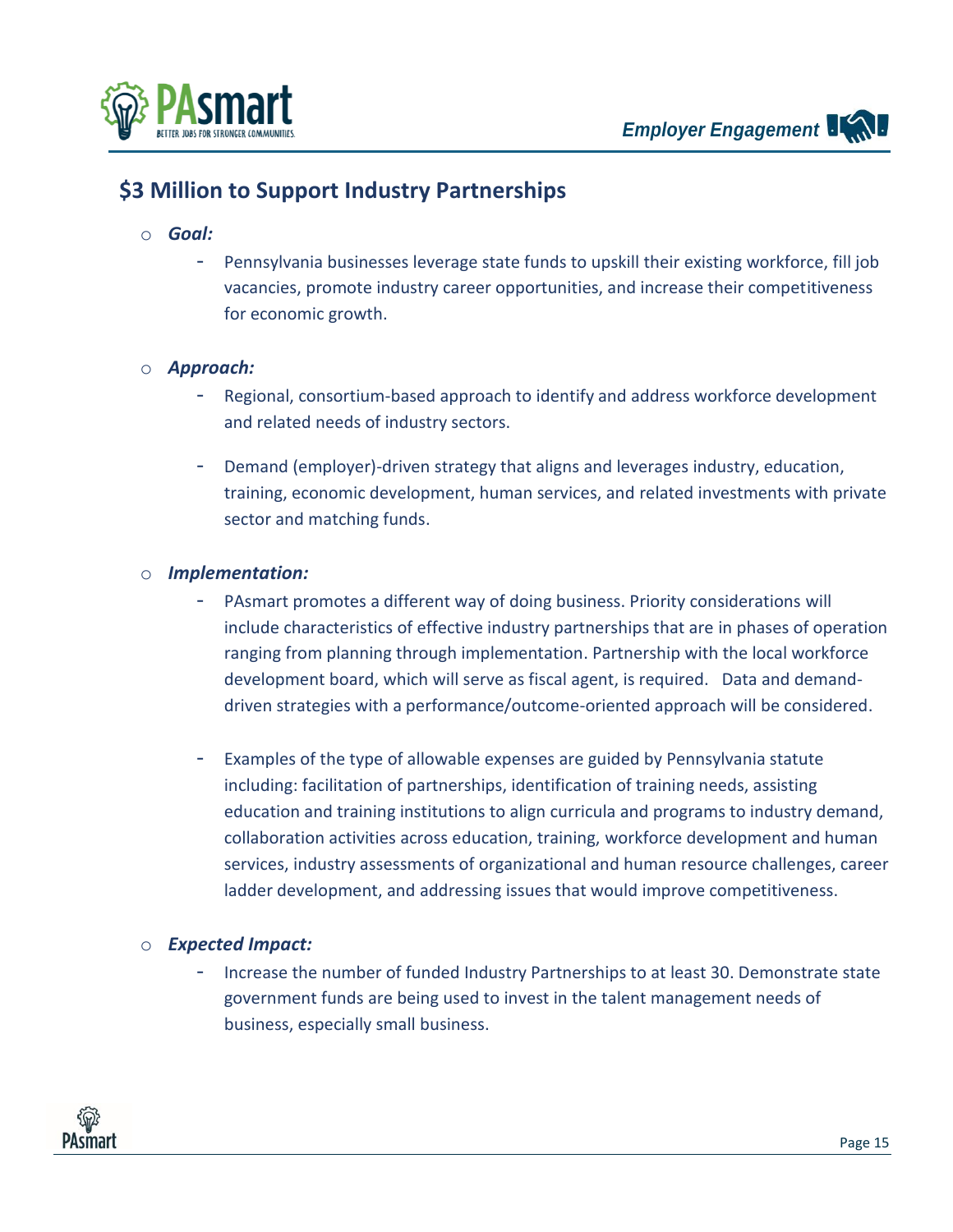

# **Address Employer Liabilities in Hiring Skilled Workers with Criminal Backgrounds**

- o *Goal:* 
	- Mitigate barriers and incentivize Pennsylvania businesses to extend hiring practices beyond traditional high school and college channels, and seek available able-bodied and skilled workers, specifically workers who have a criminal background.

### o *Approach:*

- A Middle-Class Task Force business-led initiative will spearhead new efforts, assess business liabilities and decision-making factors in hiring (or not hiring) individuals with criminal background.

#### o *Implementation:*

- Utilize the State Workforce Development Board's Re-Entry Task Force.

#### o *Expected Impact:*

- Develop policy, legislative and programmatic recommendations within 12 months.

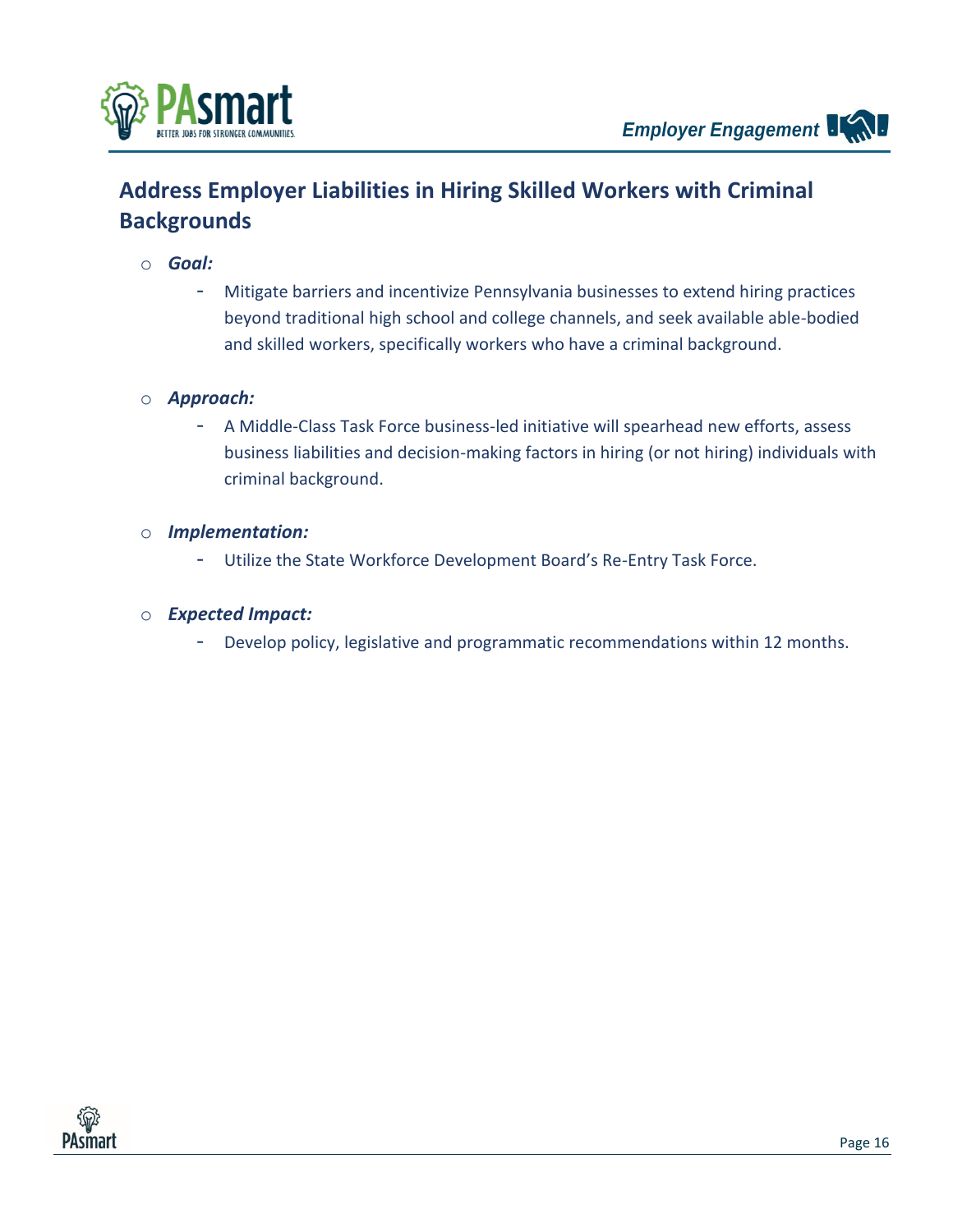

# **\$10 Million to Develop Career and Technical Education and STEM Career Pathways**

- o *Goal:* 
	- Pennsylvania students and workers are prepared for success within in-demand careers within CTE and STEM.

# o *Approach:*

- Promote programs that allow high school students to earn both a high school diploma and a postsecondary credential that may be applied towards the next level of education or training on their career pathway.
- Support non-traditional students and workers, such as high school drop-outs, incumbent workers, underemployed or dislocated workers, and near-college completers to earn postsecondary credits and credentials aligned to in-demand CTE and STEM careers.
- Develop, enhance, and scale methods to "unbundle" postsecondary education without increasing student costs.
- Establish and implement career pathway programs in CTE and STEM fields.

#### o *Implementation:*

PAsmart promotes a different way of doing business. Building on the recommendations of stakeholders through the Governor's Middle-Class Task Force to provide all Pennsylvanians, regardless of age or zip code, with the chance to gain relevant, employer-sought skills, the PAsmart initiative will invest \$10 million in CTE and STEM career pathways that help individuals prepare for in-demand fields. These programs will emphasize innovative delivery models that help individuals earn industryrecognized postsecondary credentials. Priority consideration may include the funding of partnerships to support initiatives that prepare students and adults for career success. Models include, but are not limited to, programs that minimize student costs, use dual enrollment, CTE programs of study, transferrable and stackable credentials (2+2+2 and similar frameworks), blended learning models, expanded or enhanced degree pathways across 2-year and 4-year institutions, prior learning assessments, etc.

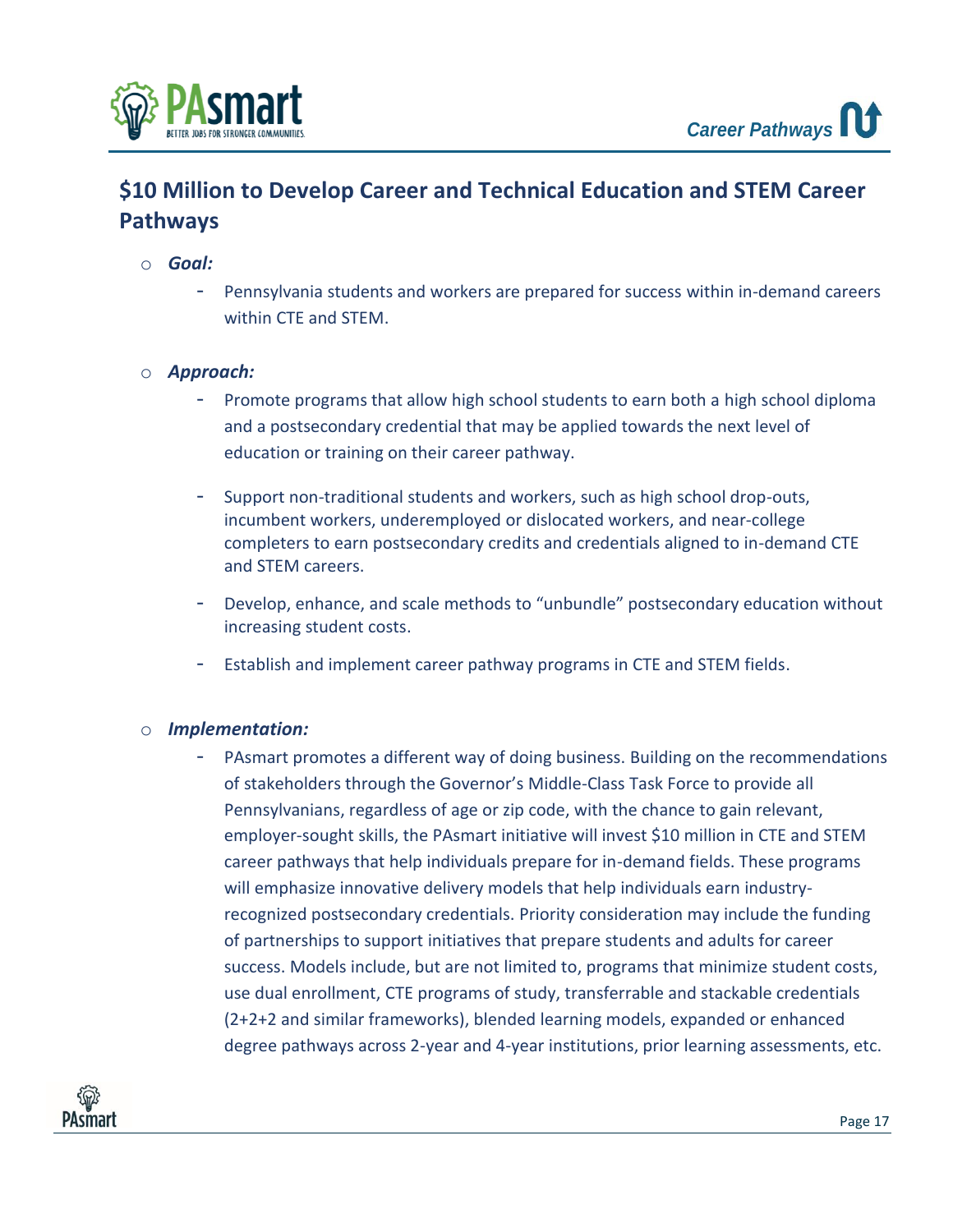

Data and demand-driven strategies with a performance/outcome-oriented approach will be considered, as well as capacity to impact local and state education and workforce development systems through partnerships and consortia-type funding. Additional funds will be set aside for smaller-scale efforts. Recipients will have mandated reporting requirements for performance/evaluation purposes.

Examples of the type of allowable expenses may include: partnership development, curriculum, technical assistance, instruction etc. Demonstrated matching/braiding of funds may also be required.

# o *Expected Impact:*

- Establish approximately 20 consortia/intermediaries to design, implement, and scale career pathway frameworks into CTE fields, yielding approximately 800 more students earning associate degrees in CTE fields. Increase access to career pathways by allowing students to earn postsecondary credit and credential while enrolled in high school. Provide affordable higher education by allowing students to earn postsecondary credit at a reduced rate/allowing credits to transfer toward advanced credentials. Address employer job shortage needs by decreasing time it takes for students to enter/re-enter the workforce.

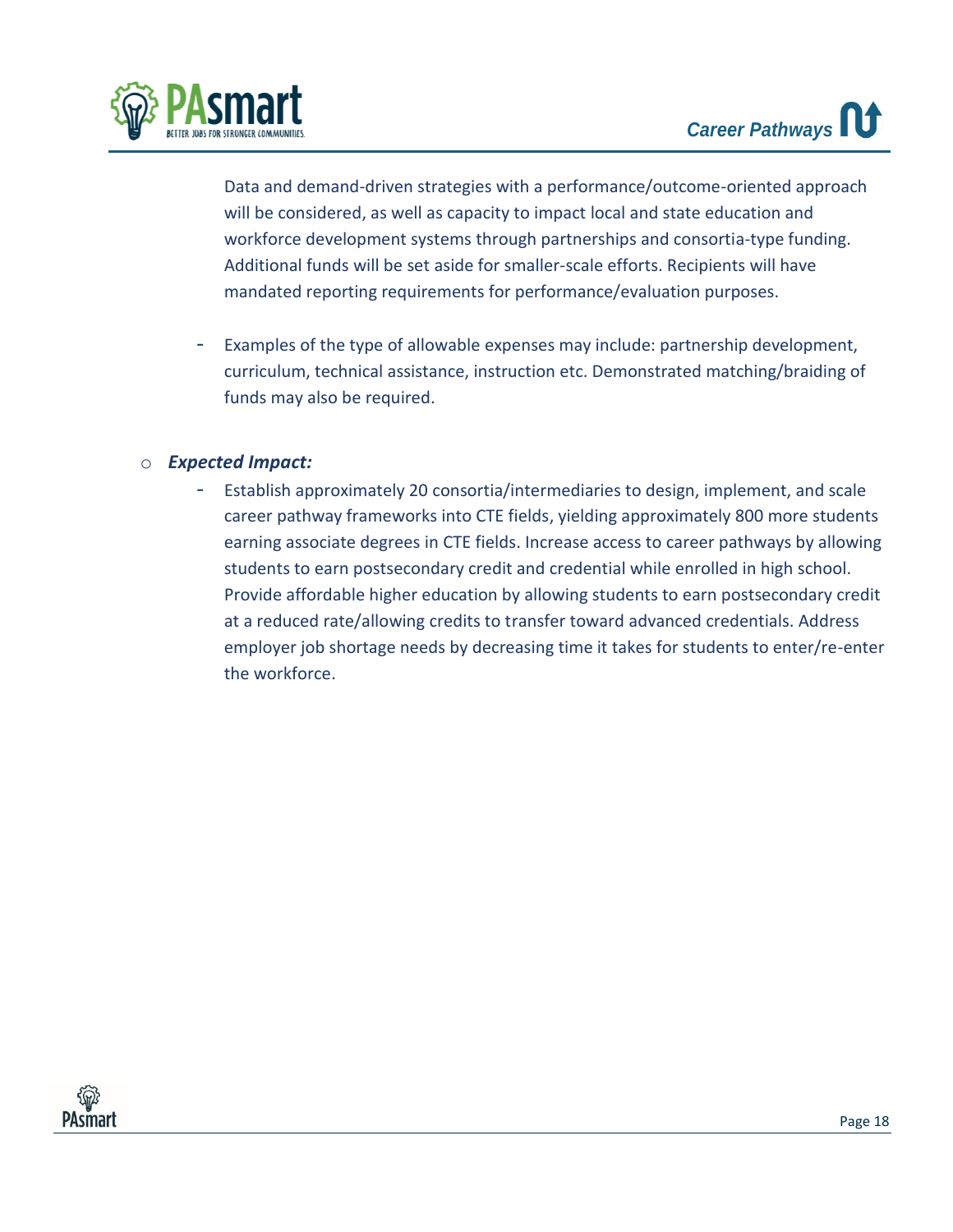

# **Using Data to Promote Accountability for Education and Workforce System Results**

### o *Goal:*

- Use public-facing platforms to demonstrate education and workforce system results, guide policy priorities, and inform funding decisions to better support student, worker, and business success in the 21st century economy.

# o *Approach:*

- Create a public-facing, cross-agency, multi-sector interactive data dashboard for Pennsylvania's education and workforce development systems, investments, and accomplishments.
- Prioritize policy recommendations, PAsmart and other funding investments on performance, return on investment and outcomes.

#### o *Implementation:*

Launch a public facing data dashboard informed by metrics that matter to Pennsylvania students, workers, businesses, and taxpayers.

#### o *Expected Impact:*

Pennsylvania students, jobseekers, businesses as well as practitioners and policy makers will have access to relevant cross-sector data and information on public education and workforce system trends, activities, and outcomes.

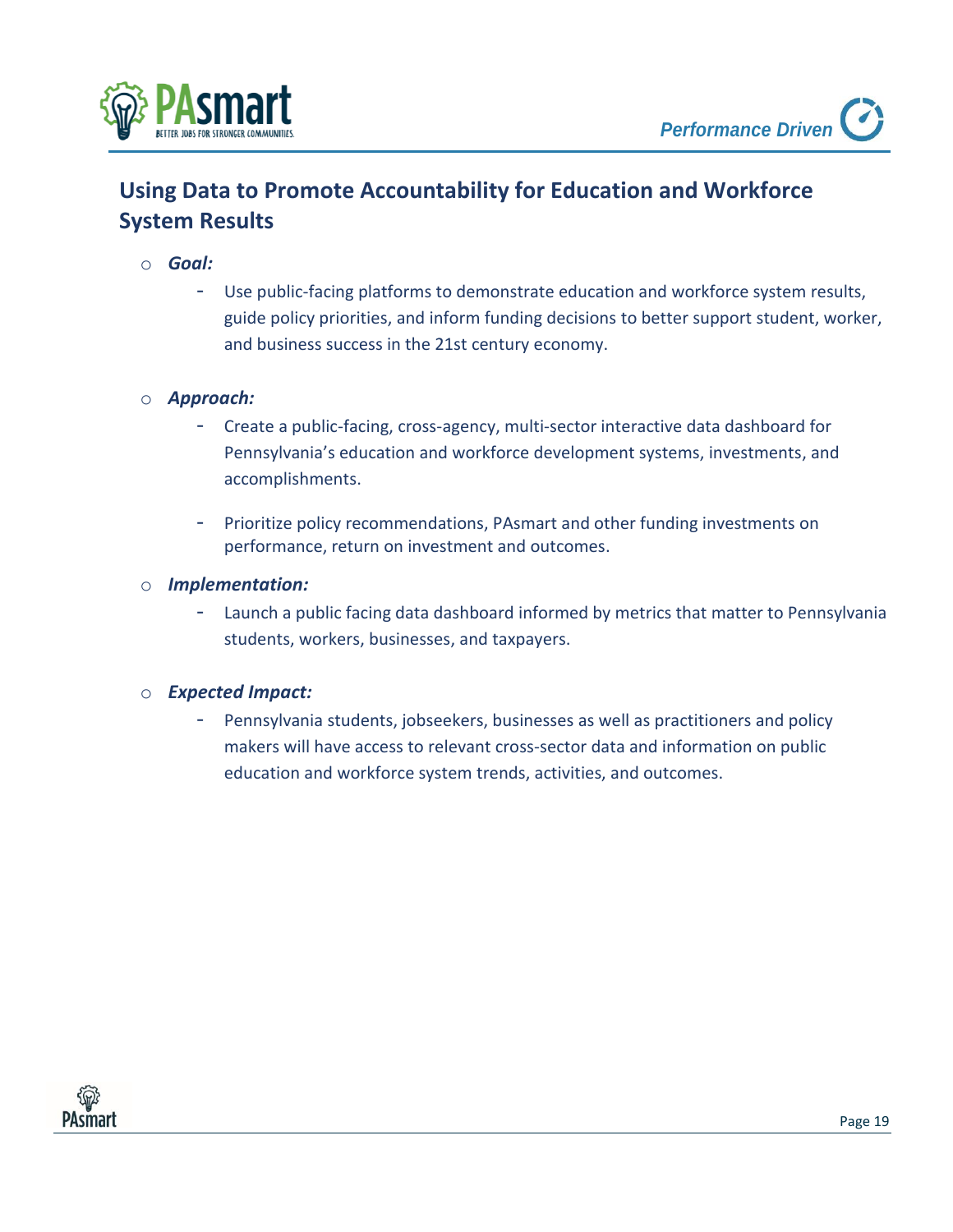

# **Utilize Customer-Centered Approach to Break Down Silos and Improve Public Services and Supports for Pennsylvania Students, Workers, and Jobseekers**

- o *Goal:* 
	- Pennsylvania establishes an integrated approach to state policy, programming, and funding for career readiness and workforce development efforts across multiple agencies and state-related partners. Utilizing an online platform, Pennsylvania students, parents, employers, jobseekers, and workers can readily access and navigate public sector programs and benefits available to them that promotes Pennsylvania careers, current job vacancies, and supports to assist them during times of job searching, continuing education, changes in careers and related education, training and workforce development initiatives.

# o *Approach:*

- Reimagine and elevate the role of the State Workforce Development Board as the governor's key policy advisor and interagency coordinator for Pennsylvania's workforce development system.
- Increase and improve interagency coordination and execution of career readiness and workforce development policies and programs initiatives, including prioritization of new and existing funding sources and leveraging expertise and human capital across agencies.
- Use a customer-centered approach to redesign web-based content and program information that currently resides online or in paper versions across multiple agencies.
- Adopt common approaches, definitions, and strategies across agencies, related Boards/Commissions, and state-related partners, where possible.
- Promote strong relationships and communication between customers, state agencies, local/regional service providers, Board members, and related stakeholders.
- Implementation: Incorporate interagency functions within the State Workforce Development Board operations and agenda. Launch PAsmart website [www.pa.gov/smart](http://www.pa.gov/smart)) for Governor's 2018 Budget address and build on content prioritizing the recommended approach over the next nine months (March-January).

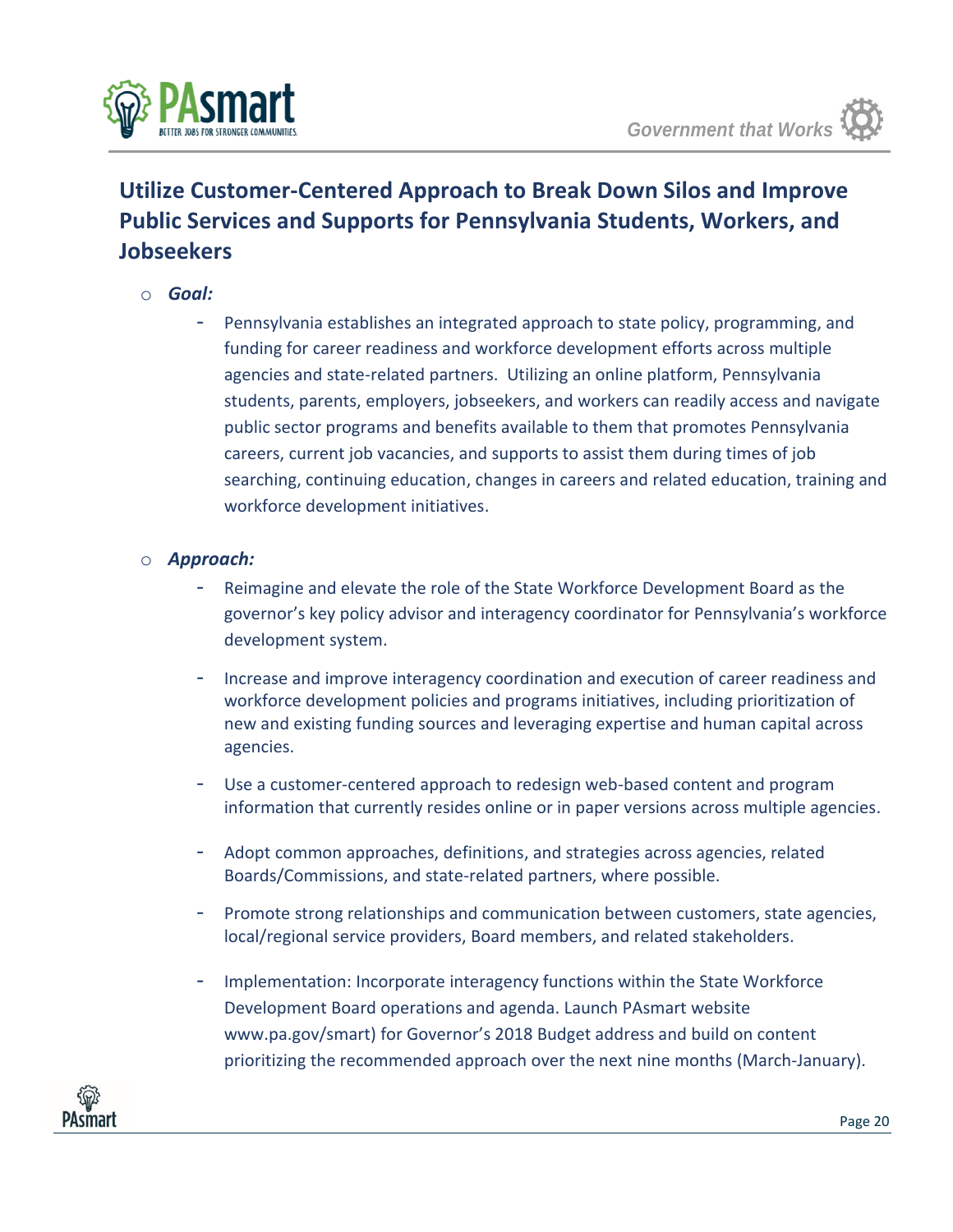

# o *Expected Impact:*

- Define ROI metrics for Pennsylvania's education, training, and workforce development services. Improve efficiencies, measure effectiveness and leverage resources to support statewide workforce development and career readiness goals. Improve communications and awareness on public sector priorities, investments and vision to Pennsylvania's students, workers, jobseekers, and businesses.

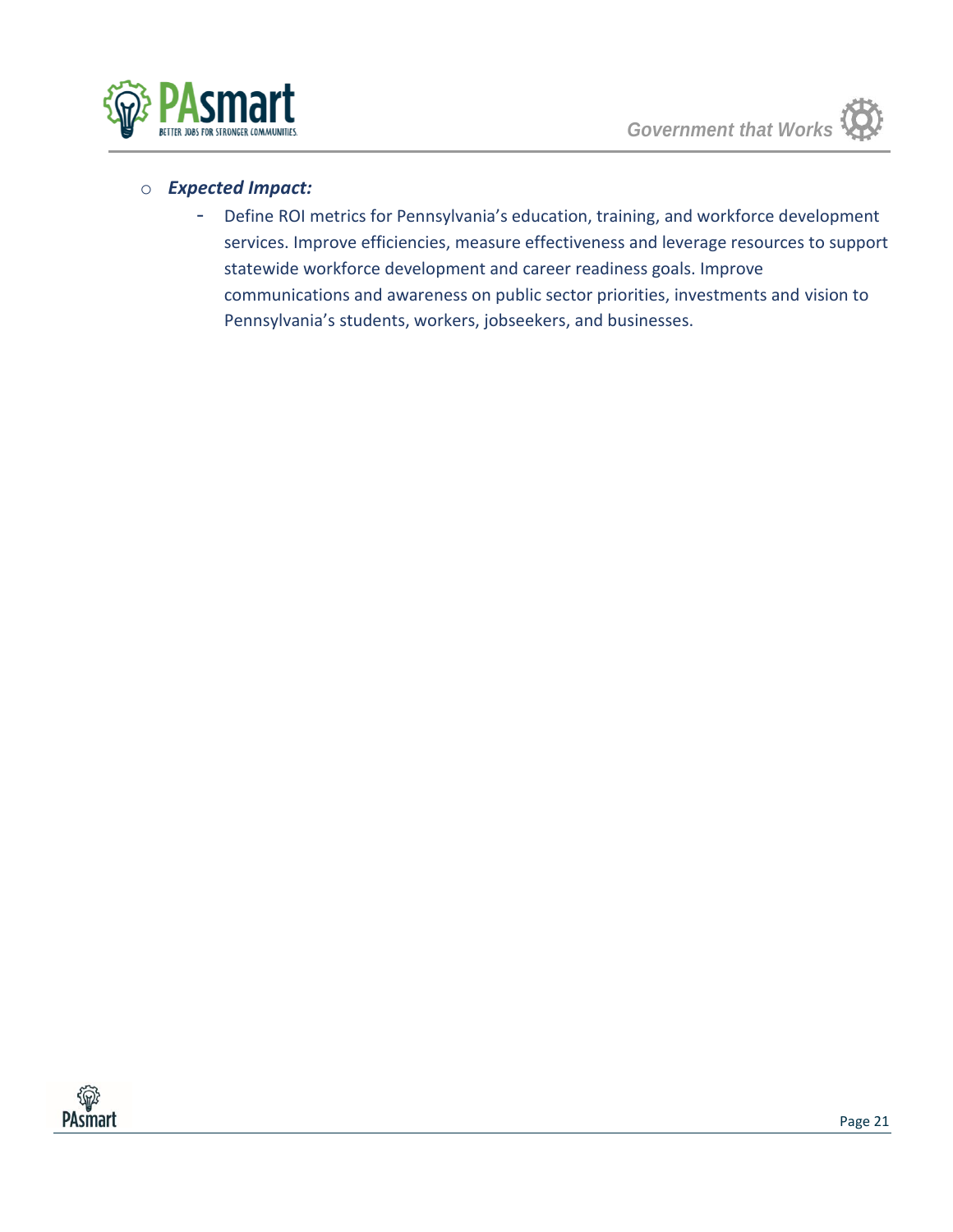

We engaged Pennsylvanians across the Commonwealth to identify real issues they face to have the skills and abilities they need to obtain a quality job, recruit skilled workers, and foster economic growth.

### *We listened.*

PAsmart utilizes the voice of Pennsylvania students, workers and business to guide strategic investments to demand results and impact from Pennsylvania's education and workforce systems.

Pennsylvanians have never shied away from hard work, pursuing education opportunity, and seeking out training. Through PAsmart, Pennsylvania will have the most prepared, talented, and able workforce in the country. We're not working harder; we're working smarter.

### **Governor Wolf's 2018-2019 \$50 Million Budget Proposal**:

| \$25m | Foster a Skilled Workforce with Computer Science Education and STEM (CTE line) |
|-------|--------------------------------------------------------------------------------|
| \$5m  | Employer Engagement in Postsecondary Education (CTE line)                      |
| \$10m | Promoting CTE and STEM Career Pathways (CTE line)                              |
| \$7m  | Expanding Registered Apprenticeships (L&I Apprenticeship line)                 |
| \$3m  | Industry Partnerships (L&I Industry Partnership line)                          |
|       |                                                                                |

*\*If enacted in the budget, funds are intended to be distributed on a competitive grant basis.*

*Additional priorities* include leveraging existing federal funds and staffing to increase Educator in the Workplace experiences, establish Business-led solutions to hiring individuals with criminal backgrounds, promoting transparent data on public education and workforce system outcomes and elevating interagency coordination and decisions for efficiency and effectiveness gains.

PAsmart prioritizes breaking down silos and demands systems change. Implementation of PAsmart will be spearheaded by the Middle-Class Task Force and the State Workforce Development Board with funds distributed primarily through competitive grants; funding will prioritize data-driven, outcomeoriented results on innovative, systems change to foster a skilled workforce that meets Pennsylvania employers' need for growth and competitiveness.

# **Targeted Providers and Recipients Include:**

- Local Education Agencies (K-12)
- Intermediate Units
- Postsecondary Institutions (2- and 4 year)
- **Employers**
- **Labor**
- Public Libraries
- Local Workforce Development
- Education, Training & Workforce Providers
- Afterschool Providers
- STEM Ecosystems

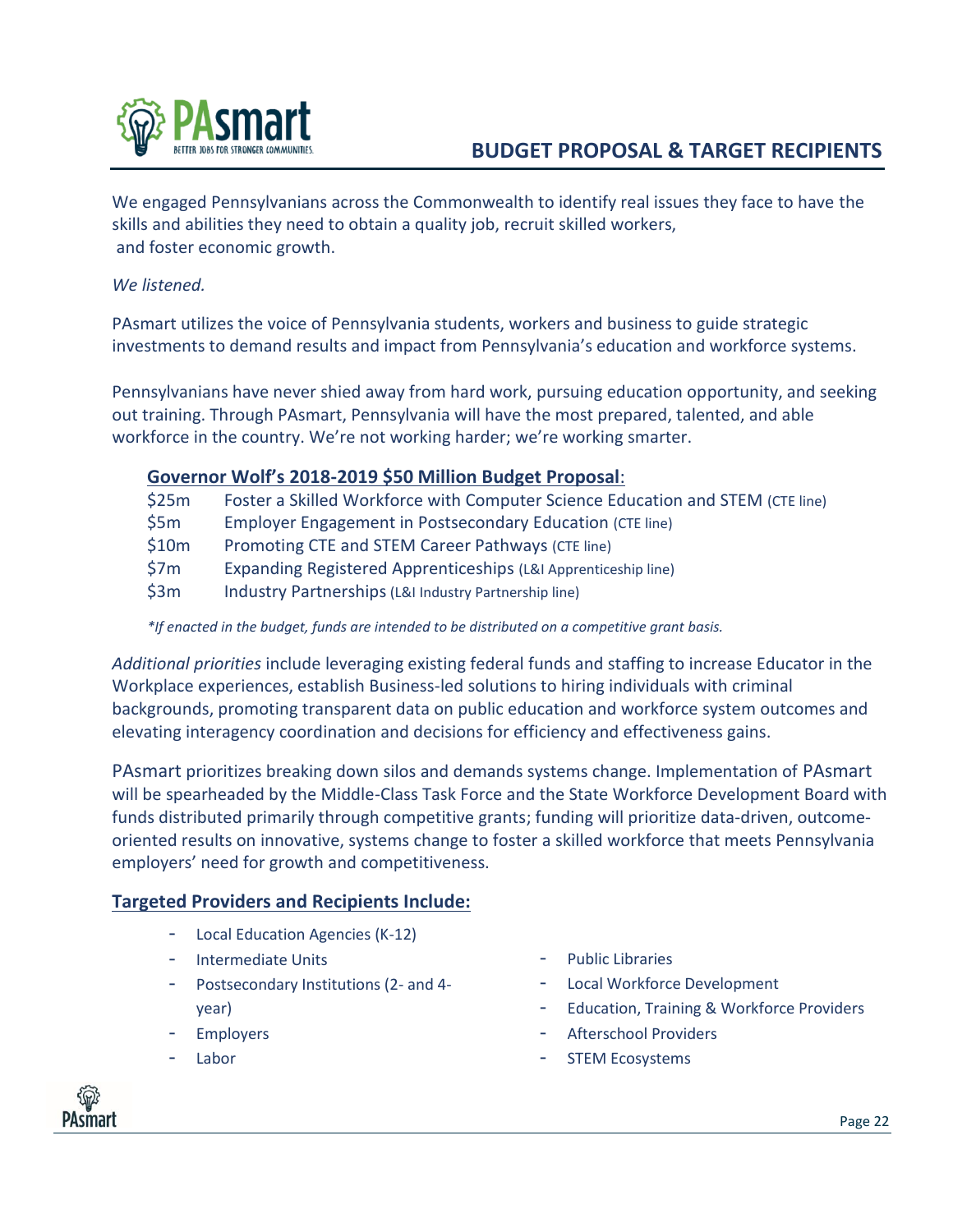

### **1. How was the PAsmart proposal developed?**

The PAsmart initiative outlines the key take-aways from the Governor's Middle-Class Task Force on ensuring Pennsylvania has a  $21^{st}$  century skilled workforce and addresses the talent management needs for businesses to be competitive.

#### **2. How is PAsmart different from what the State already does or invests in?**

PAsmart prioritizes innovation, systems change, cross-sector partnership, return on investment and resource alignment. PAsmart is not intended too nor proposes to fund any existing administrative costs or service delivery costs outside of evaluation and related activities– whether that be at the State agency level or local service providers. As federal and other non-state funds dominate the resource landscape, the practice to prioritize compliance with federal mandates and performance expectations can take precedent over the commonwealth's ability to drive state level policy and outcomes that foster economic growth.

### **3. Are the 2018-2019 budget proposals duplicating what exists already?**

No. PAsmart aims to move beyond the fragmented status quo of education and workforce development systems by investing new resources into collaborative, cross-sector initiatives through a non-formula funding approach that emphasizes improved outcomes and services for Pennsylvanians. It was evident to the Middle-Class Task Force that Pennsylvania's jobseekers, workers, and businesses felt their experiences with local service delivery systems as still too siloed and disconnected from economic and community realities.

In a local control environment, Pennsylvania has 22 Local Workforce Development Boards, 10 economic development regions, 14 Community Colleges, 14 public four-year universities, 500 school districts, 84 career and technical centers, 29 intermediate units, 604 state-supported libraries, over 67 county assistance office locations, nearly 360,000 business establishments and the list goes on – all of these entities have a role to guide education and workforce development programs and service priorities for their stakeholders, braid funding, most report on performance outcomes where applicable, and none of these have the direct lead responsibility to foster crosssystems partnerships amongst all of them. PAsmart proposes to utilize less than 0.2 percent of General Fund monies as a new, non-duplicative state approach and strategic investment to catalyze systems change, facilitate and expect state and local cross-systems collaboration, leverage the role of the State Workforce Development Board, and report on performance and financial outcomes of state investments.

Currently, no state general funds support Pennsylvania's L&I apprenticeship programs. Existing state apprenticeship funding fosters the creation and implementation of employer and labor requested registered apprenticeship programs in Pennsylvania. The \$7 million Apprenticeship proposal included in PAsmart will deliberately and strategically create student-worker pathways